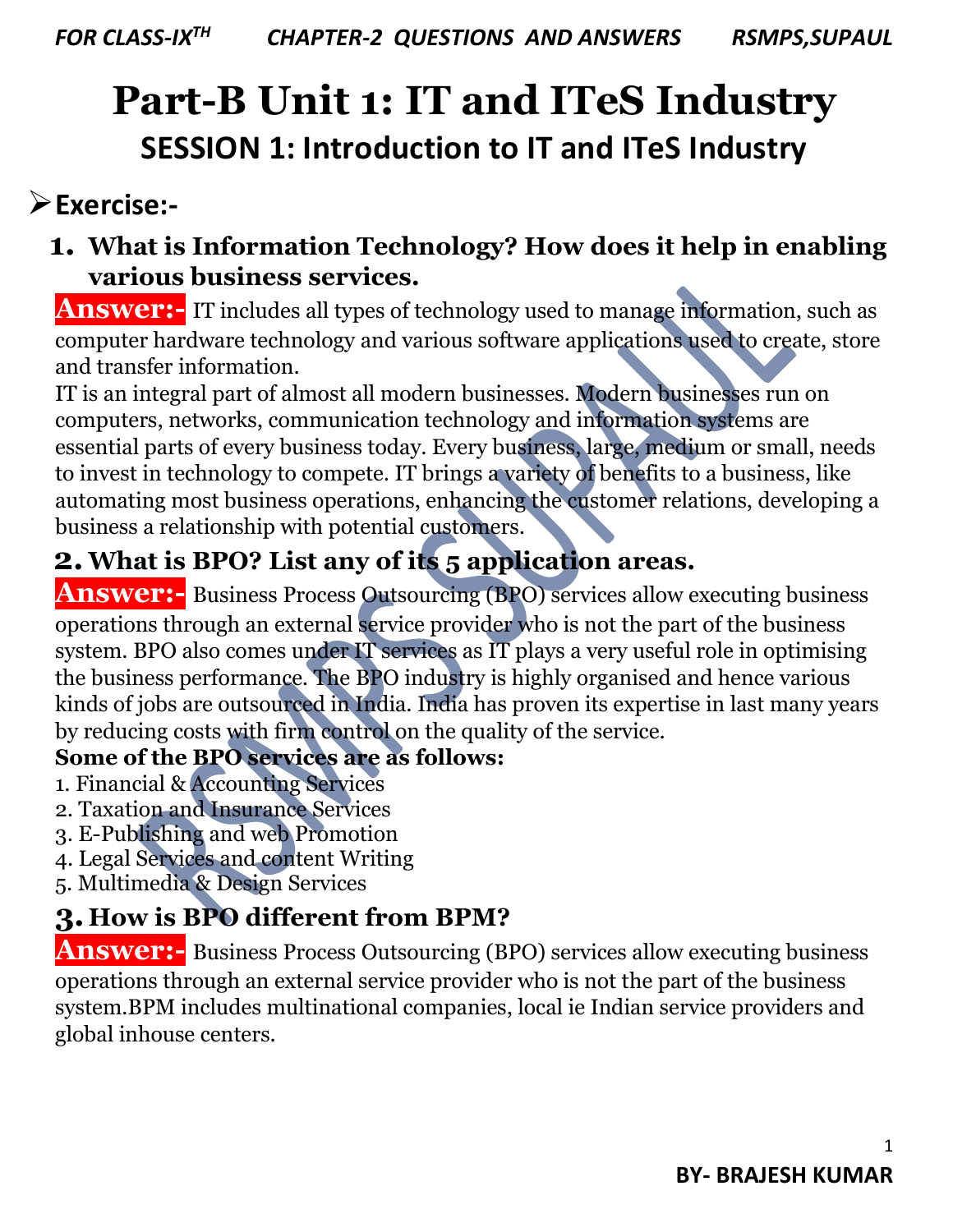## **SESSION 2: IT Applications**

### **Exercise:-**

### **1. How has IT influenced our daily life and work place?**

**Answer:**- In our daily life, we use air conditioners, refrigerators, washing machines, microwave ovens and many other appliances using software. We can store and manage all the information about our important tasks, appointments, schedules and list of contacts in a computer. Computer is, therefore, playing a vital role in our lives and we cannot imagine the world without computers.

In offices, computers and software applications help in accomplishing a wide variety of tasks more effectively. In the industries, where attention to detail, speed, and efficiency are important, such as assembly-line, automation is an essential need and has become common. Web services and Office productivity applications form the basis of modern business.

### **2. How are computers help in managing a library?**

**Answer:-** Nowadays, many libraries are computerised. Each book has a bar code associated with it. This makes it easier for the library to a keep track of library members, books and the availability of a specific book. Library management software is used to issue and return the book. Each book in the library has a magnetic strip attached to it that is deactivated before the book can be borrowed.

### **3. Write a note how IT has impacted education sector positively?**

**Answer:-** The students, teachers and educational administrators and every stakeholder in the education sector has been benefitted by integration of IT in education.

### **ICT in the classroom:**

There are many ways in which the ICT is used for education in the classroom, such as 1. E-learning classrooms with digital learning content

2. Smart-board presentations

3. Videos on science experiments and places difficult to reach like marine life, physiology of the body, space etc.

- 4. Image and video processing (creation and editing)
- 5. Desktop publishing of magazines and other documents;
- 6. Educational games and activities
- 7. Computer based learning through educational disks
- 8. Information search and analysis on the Internet.

#### **Education — anywhere anytime:**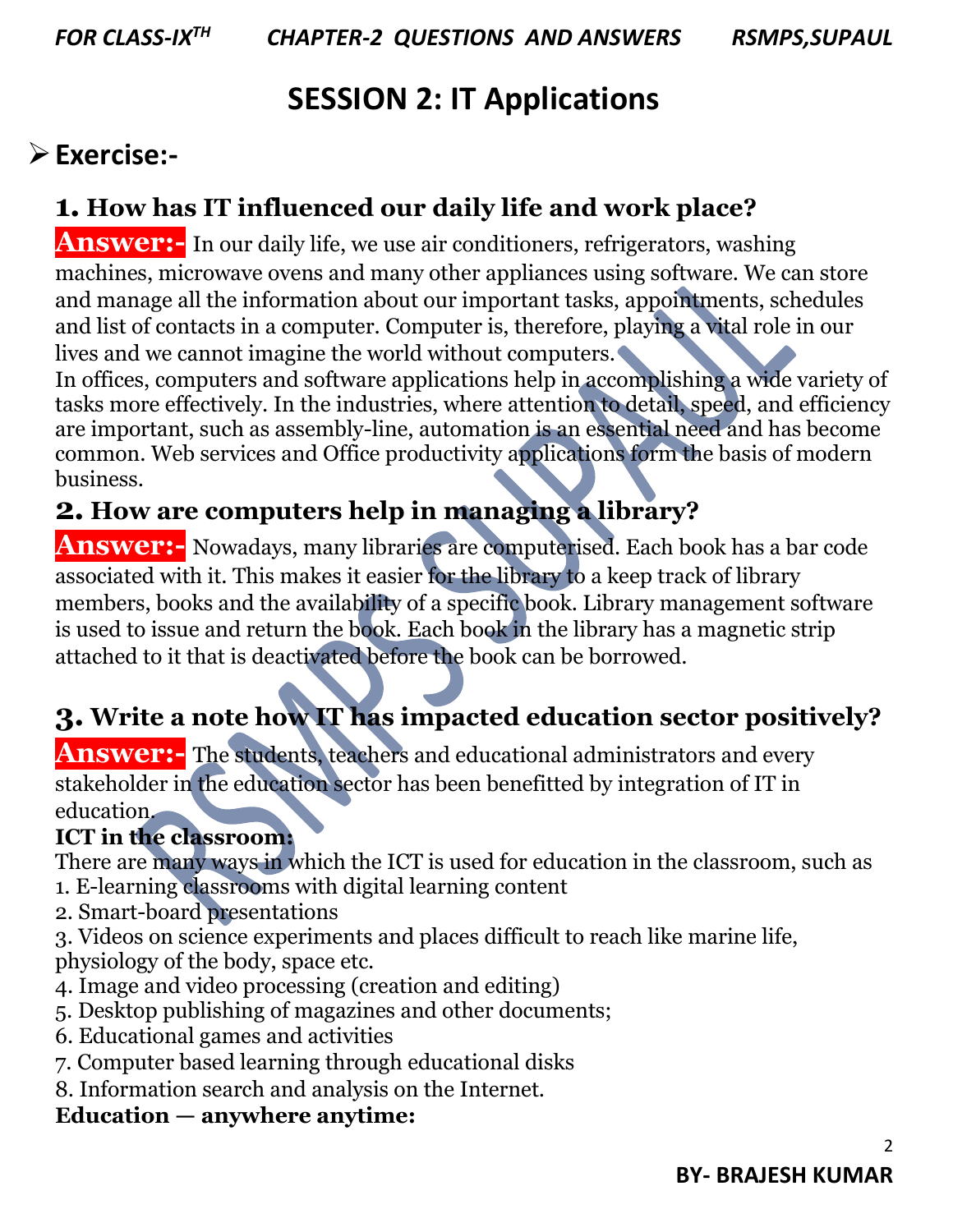Any student in India can access the NCERT books online through the website www.epathshala.nic.in or mobile app. Apart from this there are a variety of websites and mobile apps to access educational resources on any topic. You can also contact a teacher/trainer via Internet to use WBT (Web-based Training). In this way education has reached the far flung areas by reaching the unreached.

#### **Teaching aids and media:**

ICT is used mostly as a teaching aid in schools to:

1. Use multimedia (pictures, animations, audio-visuals) to explain topics difficult to explain.

2. Make the lessons more engaging and interesting through interactive & animated presentations.

3. Organise lessons, lesson plans, worksheets etc. using the computer.

4. Collect and organise the information relevant to the subjects.

### **4. Write a brief note on LMS.**

**Answer:-** Learning Management Systems (LMS) are used by several institutions to train students and enterprises to train their man power. A trainees can register themselves on the official website to access LMS and can get many services from LMS.

The student can be benefited by using LMS, as it can be used to:

1. Follow lessons anytime, anywhere and by using any device.

2. Submit queries seeking clarity on any topic, getting replies, submit comments through forums.

3. Take part in the co-curricular activities via video.

4. Monitoring the progress and academic performance (usually by parents through parent login).

### **5. Discuss how IT has revolutionalised health care sector.**

**Answer:-** ICT has revolutionalised the health sector great deal. Patient Management Sub-System is used to maintain and manage patients' records. Hospital Management Module takes care if various activities pertaining to hospital administration. The computerised machines are used for ECG, EEG, Ultrasound and CT Scan. The variety of measuring instruments and surgical equipment are used to monitor patients' conditions during complex surgery. Expert systems help in diagnosis. Health care manufacturing companies use computers to aid the production of diagnostic tools and instruments. Laboratory and dispensaries are equipped with advanced computerised machines. They are used in scanning and diagnosing different diseases.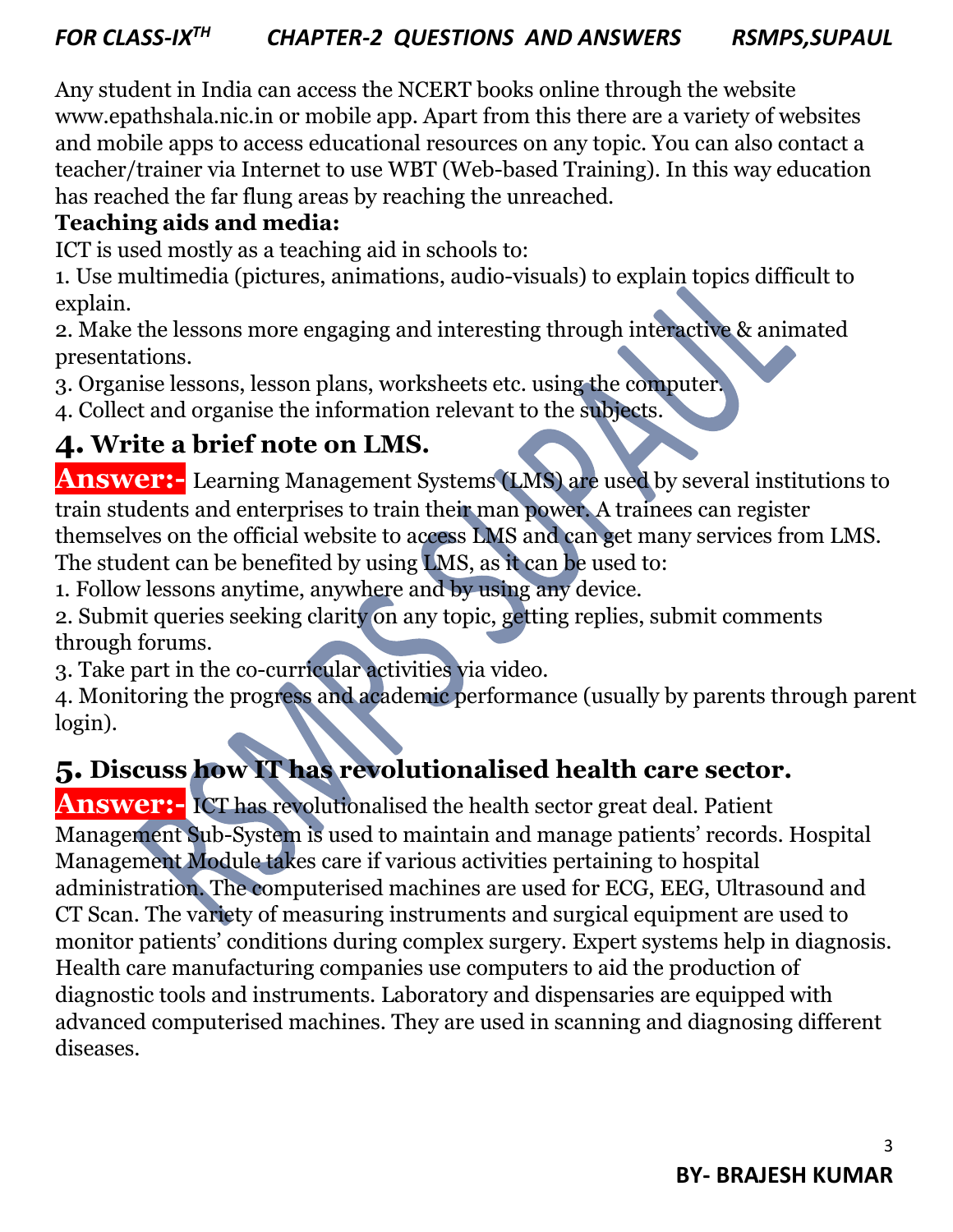### **6. What is E-Governance? How IT has realized the vision of E-Governance?**

**Answer:**- The government makes use of advanced communication technology and large-scale computer applications in its daily operations thus encouraging G2C (Government to Customer) e-governance practices. Digital India and e-governance initiative of Government of India are best examples of this. Government and non-Governmental Organisations (NGOs). In addition to this, International Government Agencies use ICT applications to communicate and provide various services to the people and is called as e-governance. There are various official web portals of the Government of India for e-governance. There are various advantages of e-governance. The Income tax department, sales tax department, preparations of voters list, preparation of PAN card makes use of the computer system. Many government services are available online. Electricity bills can now be paid online. The government uses electronic voting for elections, by replacing the traditional voting slip and ballot box. People can enroll themselves in the electoral roll through the State Election Commission portal. Computers are common-place in modern society, and tend to make previously laborious manual tasks of data entry much simpler and quicker.

### **Assessment**

#### **1.What is the basic difference between IT and ITeS? Which 4 operations does IT encompass?**

**Answer:-** Information Technology (IT) facilitates faster transmission of information in various fields catering to our requirements. Based on IT is the Information Technology enabled Services (ITeS) sector which has not only changed our impression as technology people on the international front but has also contributed to our nation's economy significantly. In this session, we shall explore the fundamentals of Information Technology (IT) and IT enabled Services (ITeS). Information Technology (IT) encompasses 4 basic operations:

- 1. Creating information
- 2. Managing information
- 3. Storing information
- 4. Exchanging information.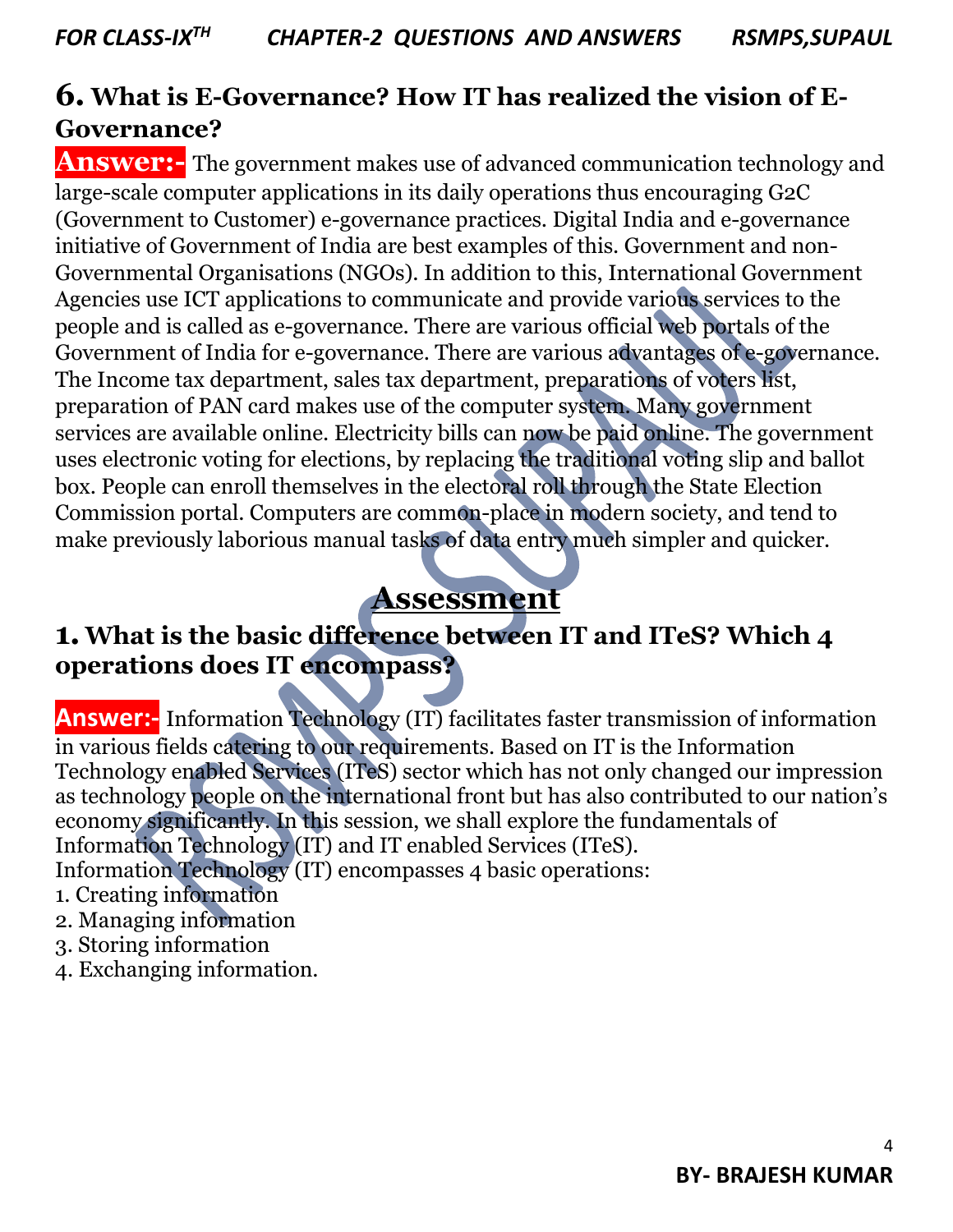#### **2. How is data different from information? Explain with an example.**

**Answer:-** Computers take data and instructions as input, process the data as per the instructions given and produce the meaningful results as output. This output is information. Data refers to the facts or raw material, which are processed to get the information. For example, Number of items sold, unsold and returned in a shop is factual data of the stock in that shop.

#### **3. Explain ITeS.**

**Answer:-** Business services whose quality is improved by incorporating Information Technology in the business systems are called IT enabled Services (ITeS). ITeS is also called web-enabled services or remote services that cover the entire operations which exploit Information Technology for improving efficiency of an organisation. When business services are enabled, they provide a wide range of career options that include opportunities in all enterprises and companies.

### **4.What are BPO services? How are they different from BPM?**

**Answer:**- Business Process Outsourcing (BPO) services allow executing business operations through an external service provider who is not the part of the business system. BPO also comes under IT services as IT plays a very useful role in optimising the business performance. The BPO industry is highly organised and hence various kinds of jobs are outsourced in India. India has proven its expertise in last many years by reducing costs with firm control on the quality of the service.

BPO services are executed through an external service provider who is not the part of the business system while BPM includes multinational companies, local ie Indian service providers and global inhouse centers.

#### **5. Discuss the advantages of BPO services.**

**Answer:-** BPO Service Industry is doing exceptionally well in India because of the following advantages:

1. BPO service providers in India invest in hi-tech hardware and software to deliver the best of services. They follow quality checks to ensure error free and exceptional service. 2. Government of India is encouraging BPO Industry in India by providing necessary infrastructure and logistical support.

3. BPO Industry in India is highly developed and capable of delivering numerous types of BPO services in exceptional quality.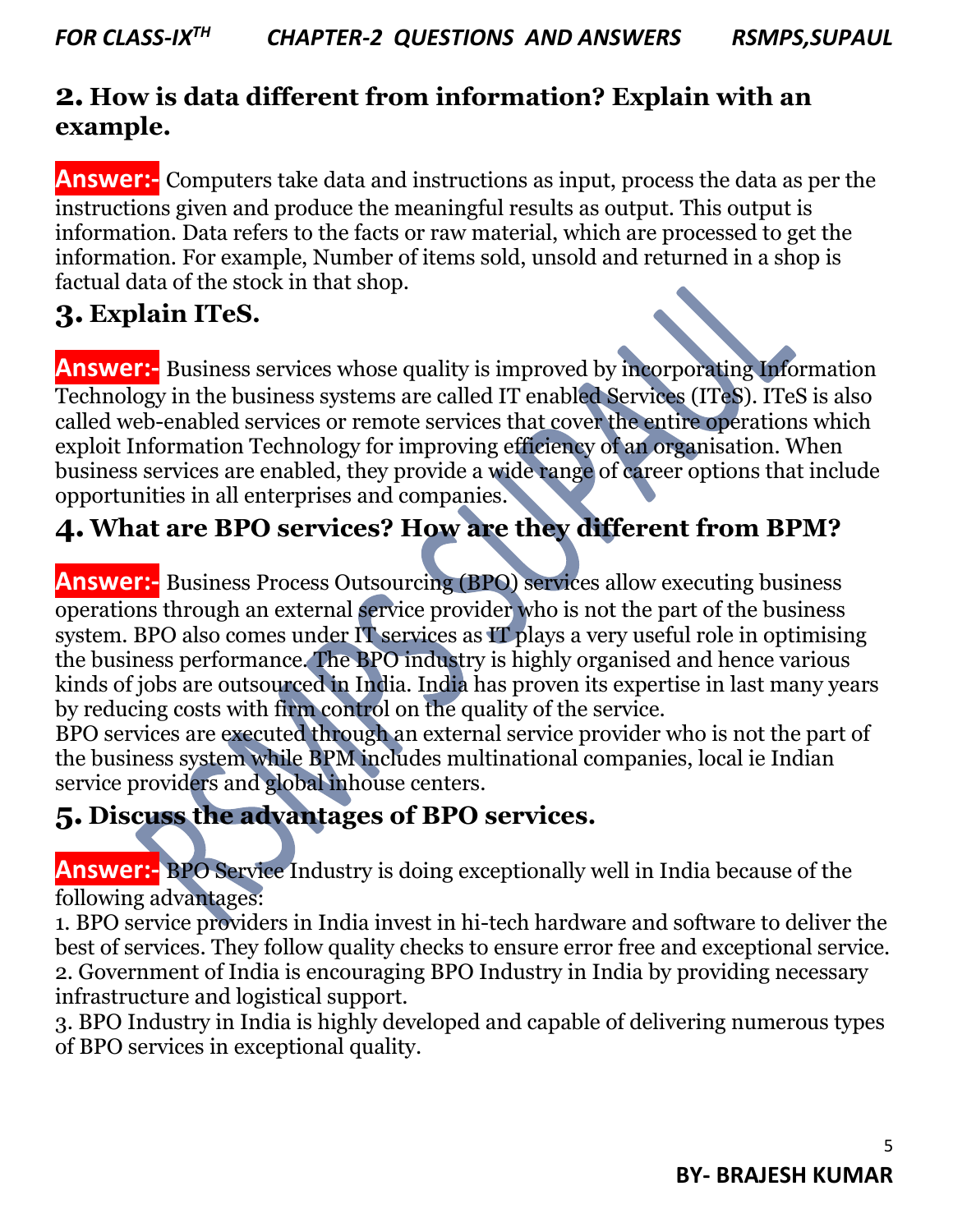### **6.What is a BPM industry?**

**Answer:-** The organisations within the IT-BPM industry includes Multinational Companies which have their headquarters outside India but operate in multiple locations worldwide, Indian Service Providers who have their headquarters in India while having offices at many international locations and Global In-house Centers who cater to the needs of their parent company only and do not serve external clients.

#### **7. Discuss IT applications in certain major areas.**

#### **Answer:-**

#### **IT in education**

Computers and Information Technology are extensively used in education for teachinglearning and assessment. The software and hardware technology is used for creation and transmission of information in various forms including still pictures, audio, video and animation to the learners. The learning becomes easier and accessible through IT. A lot of teaching resources are available for teachers to teach in a better way.The students, teachers and educational administrators and every stakeholder in the education sector has been benefitted by integration of IT in education.

#### **IT in communication**

Communication is used to convey messages and ideas, pictures, or speeches. A person who receives this must understand clearly and correctly. Modern communication makes use of computer system, handheld devices and communication network. We use computers for email, chatting, FTP, telnet and video conferencing.

#### **IT in banking**

Modern banking systems run on computers. Every activity of bank is now online. The customer's data and transactions are recorded by computers. Recurring deposits (e-RD), Fixed deposits (e-FD), money transfers (NEFT, RTGS), etc,. are done using Internet. Capital market transactions, financial analysis and related services are available in online platforms. Bank customers use Automated Teller Machines (ATM) for cash deposits and withdrawal, or to view current balance.

### **8.What is the role of IT in education and medical field?**

#### **Answer:-**

#### **IT in Education**

The students, teachers and educational administrators and every stakeholder in the education sector has been benefitted by integration of IT in education.

ICT in the classroom: There are many ways in which the ICT is used for education in the classroom, such as

- 1. E-learning classrooms with digital learning content
- 2. Smart-board presentations

3. Videos on science experiments and places difficult to reach like marine life, physiology of the body, space etc.

6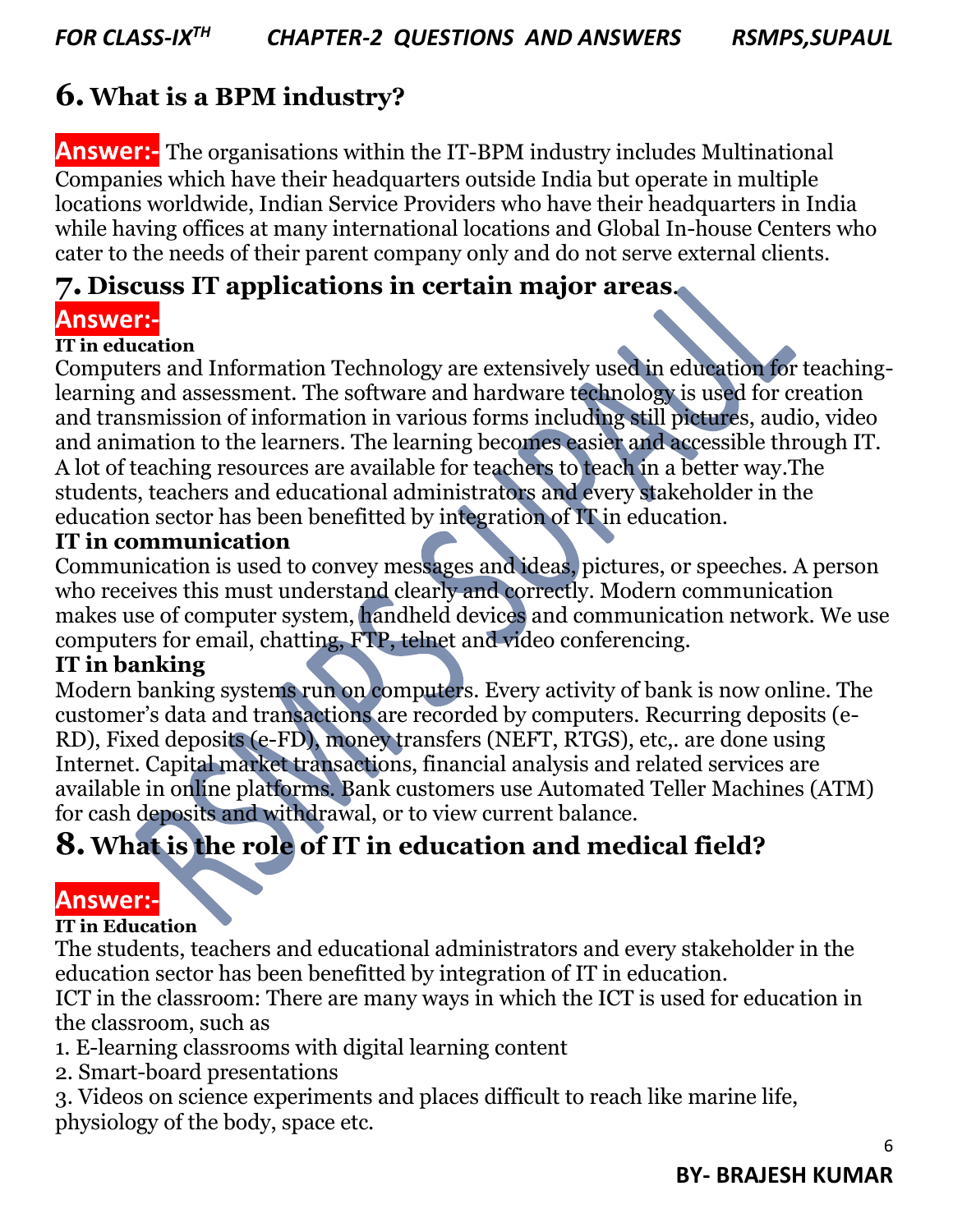- 4. Image and video processing (creation and editing)
- 5. Desktop publishing of magazines and other documents;
- 6. Educational games and activities
- 7. Computer based learning through educational disks
- 8. Information search and analysis on the Internet.

9. Use multimedia (pictures, animations, audio-visuals) to explain topics difficult to explain.

10. Make the lessons more engaging and interesting through interactive & animated presentations.

11. Organise lessons, lesson plans, worksheets etc. using the computer.

12. Collect and organise the information relevant to the subjects.

#### **IT in Health Care (Medical Sector)**

ICT has revolutionalised the health sector great deal. Patient Management Sub-System is used to maintain and manage patients' records. Hospital Management Module takes care if various activities pertaining to hospital administration. The computerised machines are used for ECG, EEG, Ultrasound and CT Scan. The variety of measuring instruments and surgical equipment are used to monitor patients' conditions during complex surgery. Expert systems help in diagnosis.

Use of ICT in diagnosis

With the advancement in computer hardware and software technology, various hightech machines are used in the diagnosis and treatment of critical diseases

diagnosed at the early stages and the patients can be given treatment accordingly.

Some of these machines are:

Computerised axial tomography Machine (CAT)

ECG—Electrocardiogram Machine

EEG (Electro-encephalography)

Blood Sugar Testing Machine

Blood Pressure Measuring Machine

#### **9. How is LMS different from traditional way of training and learning?**

**Answer:-** Learning Management Systems (LMS) are used by several institutions to train students and enterprises to train their man power. LMS is different from traditional learning system in that, uses can:

1. Follow lessons anytime, anywhere and by using any device.

2. Submit queries seeking clarity on any topic, getting replies, submit comments through forums.

3. Take part in the co-curricular activities via video.

4. Monitoring the progress and academic performance (usually by parents through parent login).

7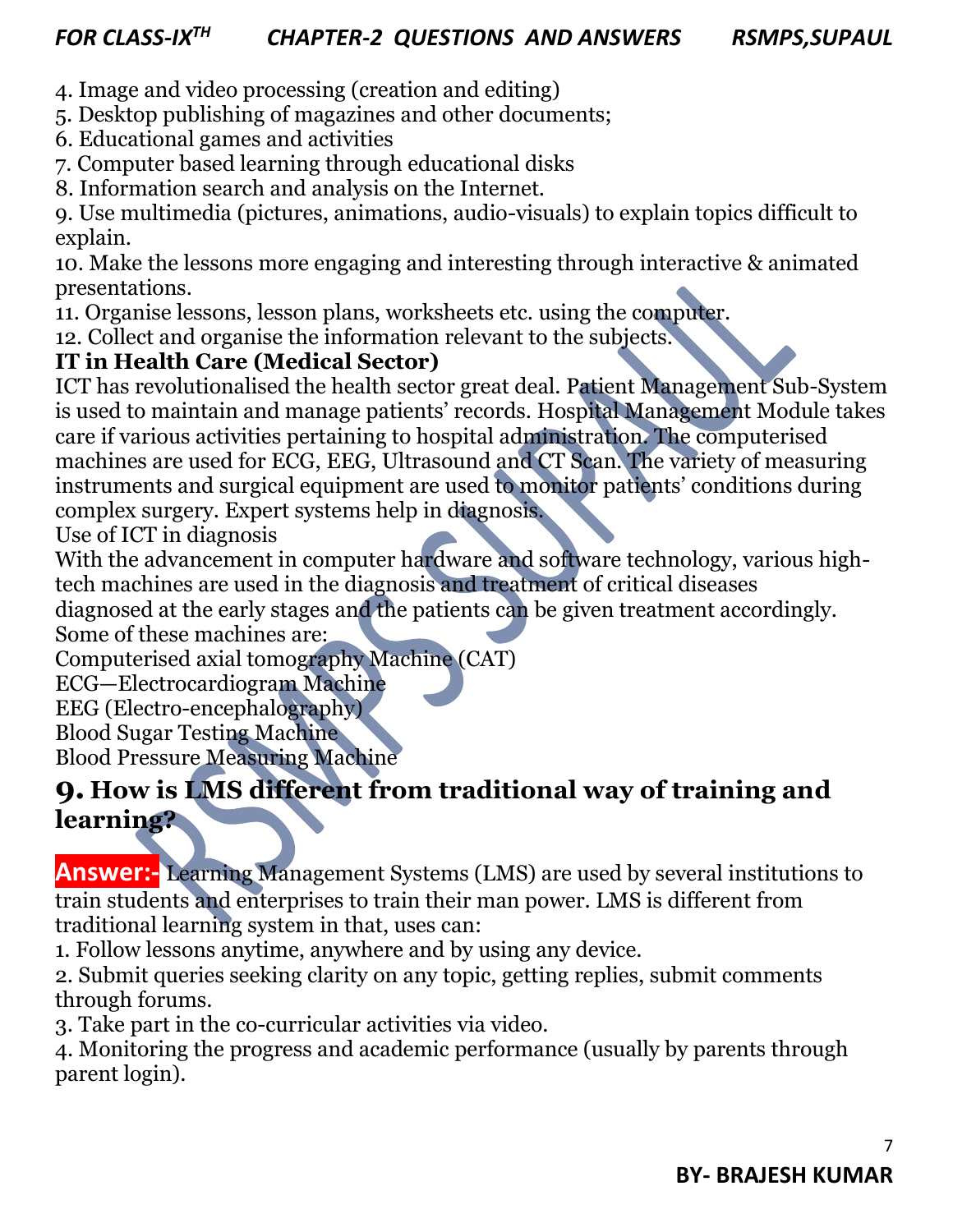#### **10. How do businesses and banks harness the power of IT?**

#### **Answer:- IT in business**

Computers are used in various business enterprises for various operations such as payroll calculations, preparing budgeting, sales analysis, financial forecasting, managing inventory and maintaining stocks. Transactions are done through the internet (e-commerce). IT facilitates marketing, customer visit, product browsing, shopping basket checkout, tax and shopping, receipt and process order. E-commerce offers services pertaining to processing inventory management, transactions, documentation, presentations, and gathering product information. Smart cards, such as credit cards and debit cards are used in shops. These cards have a metallic strip on which the user's Personal Identification Number (PIN), and account number is stored and can be read when it is passed through a special reader. Airlines use large-scale computer applications for their reservations system, both in the airports and in central reservations call-centers. Other businesses that have large-scale computing requirements are insurance claims systems and online banking, which both have large numbers of users and operators interacting across a sophisticated system. IT in banking

Modern banking systems run on computers. Every activity of bank is now online. The customer's data and transactions are recorded by computers. Recurring deposits (e-RD), Fixed deposits (e-FD), money transfers (NEFT, RTGS), etc,. are done using Internet. Capital market transactions, financial analysis and related services are available in online platforms. Bank customers use Automated Teller Machines (ATM) for cash deposits and withdrawal, or to view current balance.

### **11. Discuss the role of government in serving the masses using IT.**

**Answer:-** The government makes use of advanced communication technology and large-scale computer applications in its daily operations thus encouraging G2C (Government to Customer) e-governance practices. Digital India and e-governance initiative of Government of India are best examples of this. Government and non-Governmental Organisations (NGOs). In addition to this, International Government Agencies use ICT applications to communicate and provide various services to the people and is called as e-governance. There are various official web portals of the Government of India for e-governance. There are various advantages of e-governance. The Income tax department, sales tax department, preparations of voters list, preparation of PAN card makes use of the computer system. Many government services are available online. Electricity bills can now be paid online.Government uses

#### **BY- BRAJESH KUMAR**